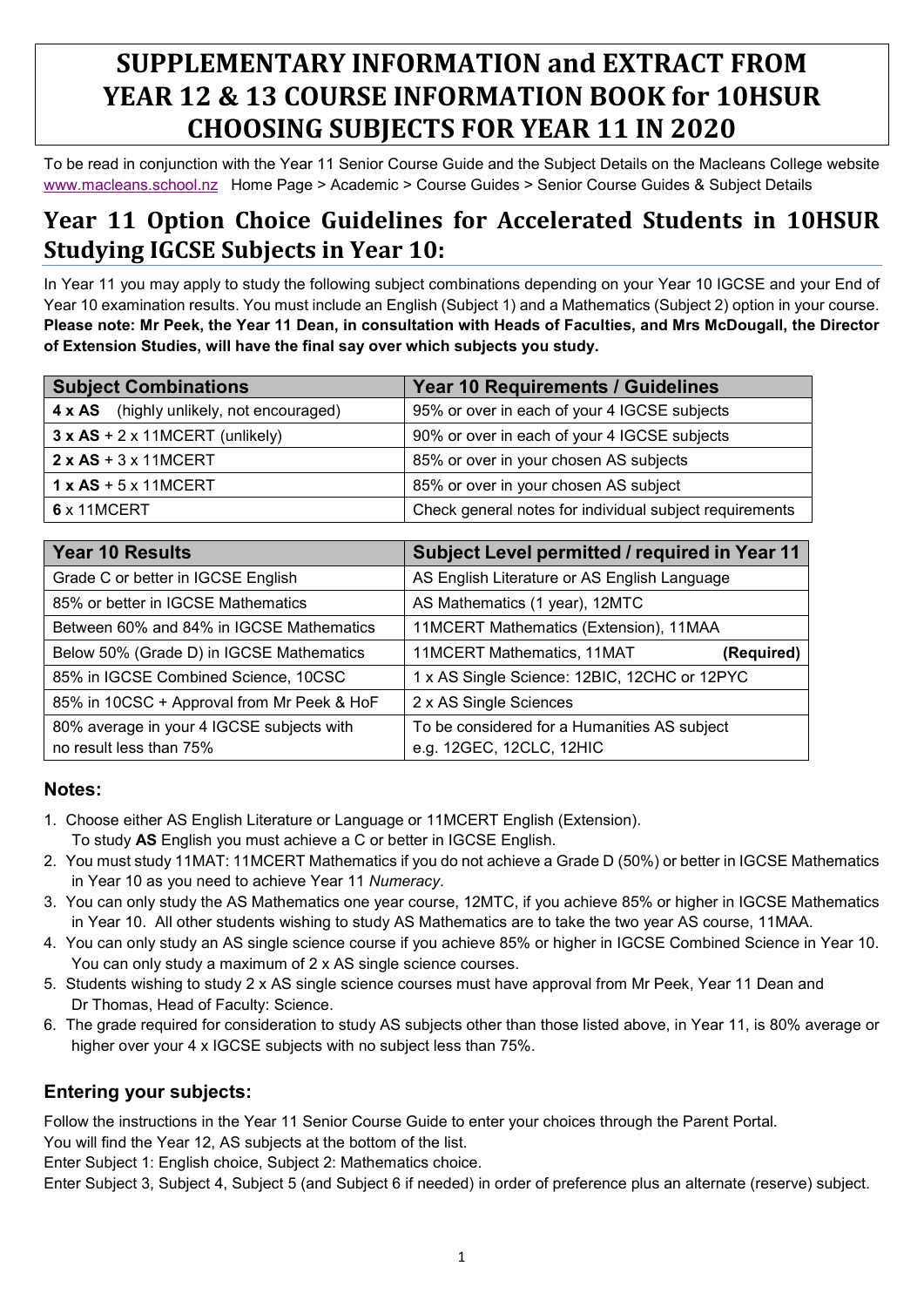# **Choosing and Entering Your Subjects:**

Choose either 4, 5 or 6 subjects, See previous page for special entry criteria guidelines. English (Subject 1) and Mathematics (Subject 2) are compulsory subjects.

| Code  | <b>Name</b>                                     | Qualification                | <b>Faculty</b>              |  |
|-------|-------------------------------------------------|------------------------------|-----------------------------|--|
| 11ACT | 11 Accounting                                   | Year 11 Macleans Certificate | Commerce                    |  |
| 11ADP | 11 Art & Design                                 | Year 11 Macleans Certificate | <b>Creative Arts</b>        |  |
| 11ART | 11 Art Painting                                 | Year 11 Macleans Certificate | <b>Creative Arts</b>        |  |
| 11BIO | 11 Biology                                      | Year 11 Macleans Certificate | Science                     |  |
| 11CHE | 11 Chemistry                                    | Year 11 Macleans Certificate | Science                     |  |
| 11CHI | 11 Chinese (Mandarin)                           | Year 11 Macleans Certificate | Languages                   |  |
| 11COM | 11 Commerce                                     | Year 11 Macleans Certificate | Commerce                    |  |
| 11CMS | 11 Computer Science                             | Year 11 Macleans Certificate | <b>Computer Science</b>     |  |
| 11CON | 11 Construction                                 | Year 11 Macleans Certificate | Technology                  |  |
| 11DDT | 11 Digital Design                               | Year 11 Macleans Certificate | Technology                  |  |
| 11DRA | 11 Drama                                        | Year 11 Macleans Certificate | Performing Arts             |  |
| 11ENM | 11 Engineering (Mechanical)                     | Year 11 Macleans Certificate | Technology                  |  |
| 11ENG | 11 English (Core)                               | Year 11 Macleans Certificate | English                     |  |
| 11ENA | 11 English (Extension) (by invitation only)     | Year 11 Macleans Certificate | English                     |  |
| 11ESL | 11 ESOL                                         | <b>NCEA Level 1</b>          | <b>ESOL</b>                 |  |
| 11GEO | 11 Geography                                    | Year 11 Macleans Certificate | Social Sciences             |  |
| 11GRA | 11 Graphics                                     | Year 11 Macleans Certificate | Technology                  |  |
| 11HIS | 11 History                                      | Year 11 Macleans Certificate | Social Sciences             |  |
| 11HPY | 11 Hospitality                                  | Year 11 Macleans Certificate | Technology                  |  |
| 11JAP | 11 Japanese                                     | Year 11 Macleans Certificate | Languages                   |  |
| 11MAT | 11 Mathematics (Core)                           | Year 11 Macleans Certificate | <b>Mathematics</b>          |  |
| 11MAA | 11 Mathematics (Extension) (by invitation only) | Year 11 Macleans Certificate | Mathematics                 |  |
| 11MUS | 11 Music                                        | Year 11 Macleans Certificate | Performing Arts             |  |
| 11PEA | 11 Physical Education                           | Year 11 Macleans Certificate | Physical Education & Health |  |
| 11PHY | 11 Physics                                      | Year 11 Macleans Certificate | Science                     |  |
| 11SPA | 11 Spanish                                      | Year 11 Macleans Certificate | Languages                   |  |
| 11MAO | 11 Te Reo Māori                                 | Year 11 Macleans Certificate | Languages                   |  |
| 11TEX | 11 Textiles                                     | Year 11 Macleans Certificate | <b>Creative Arts</b>        |  |

| Code  | <b>Name</b>                  | Qualification                  | <b>Faculty</b>     |
|-------|------------------------------|--------------------------------|--------------------|
| 12ENC | AS English Language          | <b>CIE Advanced Subsidiary</b> | English            |
| 12ELC | <b>AS English Literature</b> | <b>CIE Advanced Subsidiary</b> | English            |
| 12MTC | AS Mathematics               | <b>CIE Advanced Subsidiary</b> | <b>Mathematics</b> |
| 12BIC | AS Biology                   | <b>CIE Advanced Subsidiary</b> | Science            |
| 12CHC | AS Chemistry                 | <b>CIE Advanced Subsidiary</b> | Science            |
| 12PYC | <b>AS Physics</b>            | <b>CIE Advanced Subsidiary</b> | Science            |
| 12CLC | <b>AS Classical Studies</b>  | <b>CIE Advanced Subsidiary</b> | Social Sciences    |
| 12GEC | AS Geography                 | <b>CIE Advanced Subsidiary</b> | Social Sciences    |
| 12HIC | <b>AS History</b>            | <b>CIE Advanced Subsidiary</b> | Social Sciences    |

Subject Details for all Year 11 courses are found in the Year 11 Senior Course Guide & Subject Details booklet given to all Year 10 students. Details for all AS subjects will be available on the school website: [www.macleans.school.nz](http://www.macleans.school.nz/). On the Home page > Academic > Course Guides > Senior Course Guides & Subject Details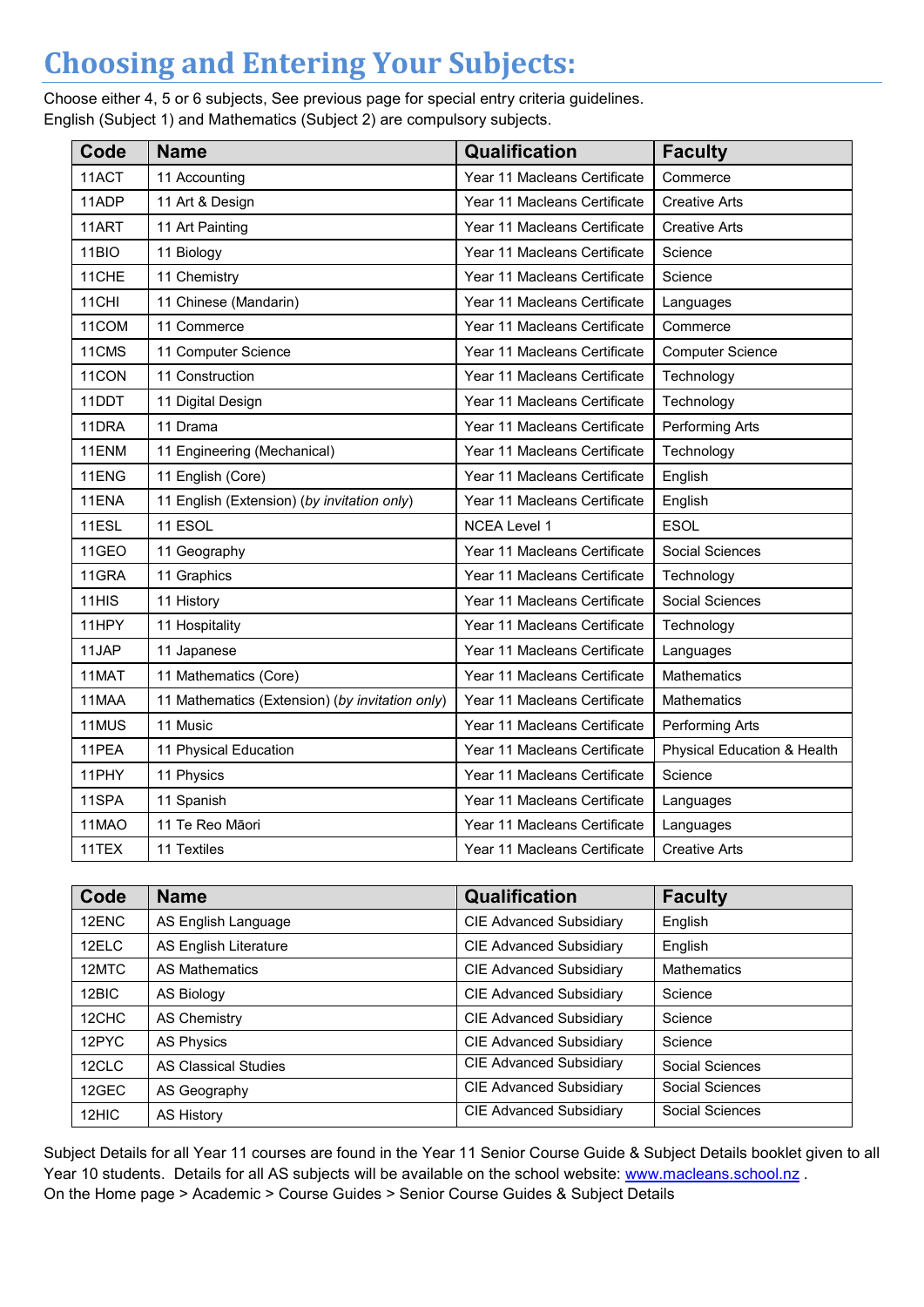# **CAIE Requirements for Entry to New Zealand Universities in 2020:**

Information about NZ University Entrance, calculation of UCAS points etc is included in the general Year 11 Senior Course Guide booklet issued to all Year 10 students. Universities have specified higher admission requirements for entry to many of their undergraduate degree programmes **in addition to satisfying the Common Entrance Standard (University Entrance).** See *page 15* in the Year 11 Senior Course Guide.

Some information is included below. Note: This is a guide to assist with subject choice. Students must check current websites and prospectuses for more complete details.

| <b>Bachelor of Fine Arts</b><br><b>Bachelor of Visual Arts</b> | Portfolio, Written Statement, Interview                                                                                                                                                 |
|----------------------------------------------------------------|-----------------------------------------------------------------------------------------------------------------------------------------------------------------------------------------|
| <b>Bachelor of Design</b>                                      |                                                                                                                                                                                         |
| <b>Bachelor of Music</b>                                       | Audition (CV, supplementary application, music certificates,                                                                                                                            |
| <b>Bachelor of Performing Arts</b>                             | references and/or interview)                                                                                                                                                            |
| <b>Bachelor of Education (Teaching)</b>                        | Interview. Referees (school visit). Supplementary application.                                                                                                                          |
|                                                                | Meet requirements of the NZ Teachers Council                                                                                                                                            |
| <b>Bachelor of Laws (LLB)</b>                                  | Entry to Part I is dependent on acceptance into another degree<br>programme. Students will be selected into Part II on the basis of their<br>results in their first year of university. |
| <b>Bachelor of Engineering (Hons)</b>                          | High UCAS score, A Level Mathematics, A Level Physics, for some<br>specialisations AS or A Level Chemistry                                                                              |
| Conjoint / Double / Joint Degrees                              | Higher UCAS. Satisfy requirements for both degrees.                                                                                                                                     |

#### **All Universities & Polytechnics in New Zealand**

#### **University of Auckland**

| <b>Bachelor of Architectural Studies</b>   | 280, Portfolio. Written Statement.                                               |  |
|--------------------------------------------|----------------------------------------------------------------------------------|--|
|                                            | One subject from Table A and one subject from Table B.                           |  |
| <b>Bachelor of Arts</b>                    | 150                                                                              |  |
| <b>Bachelor of Commerce</b>                |                                                                                  |  |
| <b>Bachelor of Property</b>                | 190, Three subjects from Table A and/or Table B                                  |  |
| <b>Bachelor of Dance Studies</b>           | 150, CV, Written Statement. Audition/Interview                                   |  |
| <b>Bachelor of Design</b>                  | 190, One subject from Table A & One subject from Table B.                        |  |
| <b>Bachelor of Education (Teaching)</b>    | 150, Interview. Referees' reports. Police check. Literacy & Numeracy tests       |  |
| <b>Bachelor of Social Work</b>             |                                                                                  |  |
| <b>Bachelor of Engineering (Hons)</b>      | 310, A Levels in Physics and Mathematics                                         |  |
| <b>Bachelor of Fine Arts</b>               | 150, Portfolio of creative works. Written statement.                             |  |
| <b>Bachelor of Global Studies</b>          | 230, Three subjects from Table A and/or Table B and/or the following             |  |
|                                            | languages: Chinese, French, German, Japanese, Spanish (at AS or A level).        |  |
| <b>Bachelor of Health Science</b>          | 300, One subject from Table A & One A Level subject from Table B.                |  |
| <b>Bachelor of Laws (LLB)</b>              | Meet the requirements for and be offered a place in another degree $(1^{st}$ Yr) |  |
| <b>Bachelor of Music</b>                   | 150, Statement of musical background. Music certificates. Referee's report.      |  |
|                                            | + Audition for Performance. + Portfolio for Composition                          |  |
| <b>Bachelor of Nursing</b>                 | 280, One Table A subject & One A Level in: Biology, Chemistry or Physics         |  |
|                                            | 310, Biomedical Science.                                                         |  |
| <b>Bachelor of Science</b>                 | 200, Food Science and Nutrition,                                                 |  |
|                                            | 200, Exercise Sciences,                                                          |  |
|                                            | 170, Other majors / specialisations                                              |  |
| <b>Bachelor of Advanced Science (Hons)</b> | 310                                                                              |  |
| Bachelor of Sport, Health & Phys Ed        | 150                                                                              |  |
| <b>Bachelor of Urban Planning (Hons)</b>   | 280, Written statement.                                                          |  |

| <b>CIE TABLE A Subjects:</b> | <b>CIE TABLE B Subjects:</b> |                    |  |
|------------------------------|------------------------------|--------------------|--|
| <b>Classical Studies</b>     | <b>Accounting</b>            | <b>Economics</b>   |  |
| English                      | <b>Biology</b>               | <b>Mathematics</b> |  |
| Geography                    | <b>Business Studies</b>      | <b>Physics</b>     |  |
| <b>History</b>               | Chemistry                    |                    |  |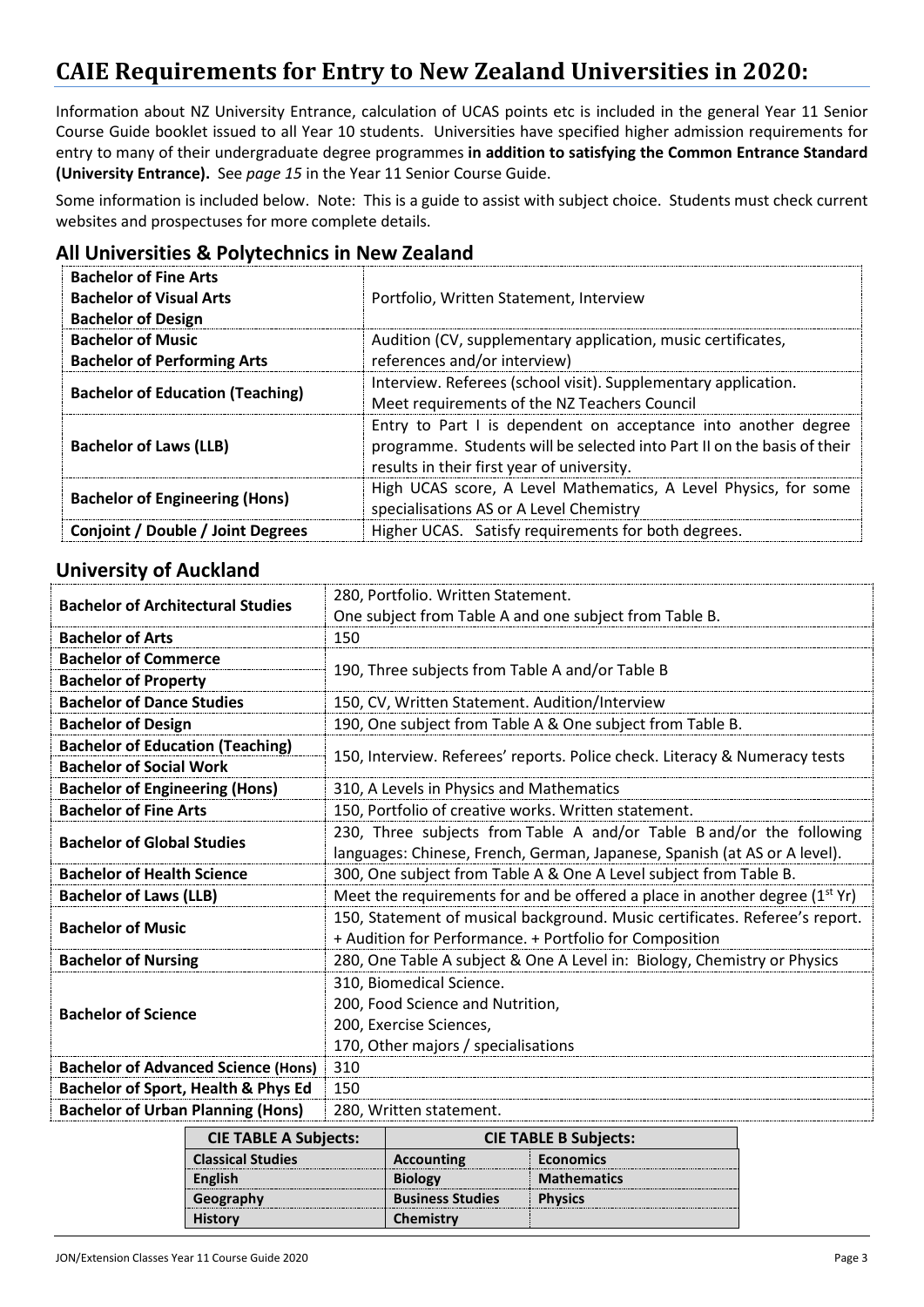## **AUT University**

| <b>Bachelor of Communication</b><br><b>Studies</b>               | Completion of Year 13 preferred. Language rich subjects are useful.                             |
|------------------------------------------------------------------|-------------------------------------------------------------------------------------------------|
| <b>Bachelor of Computer &amp;</b><br><b>Information Sciences</b> | AS or A Level Mathematics strongly recommended.                                                 |
| <b>Bachelor of Engineering (Hons)</b>                            | Guaranteed entry with UCAS 300 & full A Levels in Mathematics and Physics.                      |
| <b>Bachelor of Engineering Tech</b>                              | A Level Mathematics & AS Physics or AS Mathematics & A level Physics.                           |
| <b>Bachelor of Health Science</b><br>(Physiotherapy)             | Full A Levels preferred. Highest level of achievement selected,<br>Police clearance, Interview. |
| <b>Bachelor of Health Science</b><br>(Nursing)                   | Highest level of achievement selected, Police clearance, References, Interview.                 |
| <b>Bachelor of Medical Laboratory</b><br><b>Science</b>          | AS or A Level Biology, Chemistry and Mathematics (including Statistics).<br>Police clearance.   |

## **Massey University**

| <b>Bachelor of Engineering (Hons)</b> | At least C grade in A Level Physics and Mathematics. (plus A level Chemistry                                                                                                                                                                                                                                                                            |
|---------------------------------------|---------------------------------------------------------------------------------------------------------------------------------------------------------------------------------------------------------------------------------------------------------------------------------------------------------------------------------------------------------|
| <b>Bachelor of Food Technology</b>    | grade C for Chemical & Bioprocessing Engineering and Food Technology)                                                                                                                                                                                                                                                                                   |
| Bachelor of Speech & Language         | At least B grade in A Level Biology, Chemistry, Physics or Mathematics, plus C                                                                                                                                                                                                                                                                          |
| <b>Therapy</b>                        | grade in A level English. Written statement, referees, police check, interview.                                                                                                                                                                                                                                                                         |
| <b>Bachelor of Veterinary Science</b> | 140 UCAS, for entry to $1st$ semester. 10 days practical veterinary work<br>experience. A limited number of students with top grades will be selected into<br>the professional programme on the basis of their first semester grades &<br>performance in other selection assessment.<br>Recommended: Chemistry, Biology, Physics, Mathematics, English. |
| <b>Bachelor of Aviation</b>           | Series of tests, pilot aptitude assessments, medical, interview. At least grade C<br>in a Table A subject. Strongly recommended: Mathematics and Physics.                                                                                                                                                                                               |

## **University of Otago**

| <b>Health Sciences First Year</b>    | 140, for entry to $1^{st}$ year. Competitive entry to $2^{nd}$ year clinical programmes.<br>Recommended: Chemistry, Biology, Physics, Mathematics & writing subjects. |  |  |
|--------------------------------------|-----------------------------------------------------------------------------------------------------------------------------------------------------------------------|--|--|
| <b>Bachelor of Dental Technology</b> | Competitive entry. A Level in 2 of: Chemistry, Physics, Biology, Mathematics.                                                                                         |  |  |
| <b>Bachelor of Radiation Therapy</b> | Competitive entry. Interview. Department visit. Placement. Written statement.<br>AS or A Level in a Table A subject, Mathematics and Biology or Physics.              |  |  |
| <b>Bachelor of Oral Health</b>       | Competitive entry. Biology and Table A subject to at least AS, preferably A Level.                                                                                    |  |  |
| <b>Bachelor of Surveying</b>         | Competitive entry to $2^{nd}$ year. Recommended: English, Geography, Physics,<br><b>Mathematics</b>                                                                   |  |  |

## **Victoria University of Wellington**

| <b>Bachelor of Architectural Studies</b> | GES, 170 entry to 1 <sup>st</sup> year, no Portfolio required, competitive entry to 2 <sup>nd</sup> year |
|------------------------------------------|----------------------------------------------------------------------------------------------------------|
| <b>Bachelor of Building Studies</b>      | GES. 170                                                                                                 |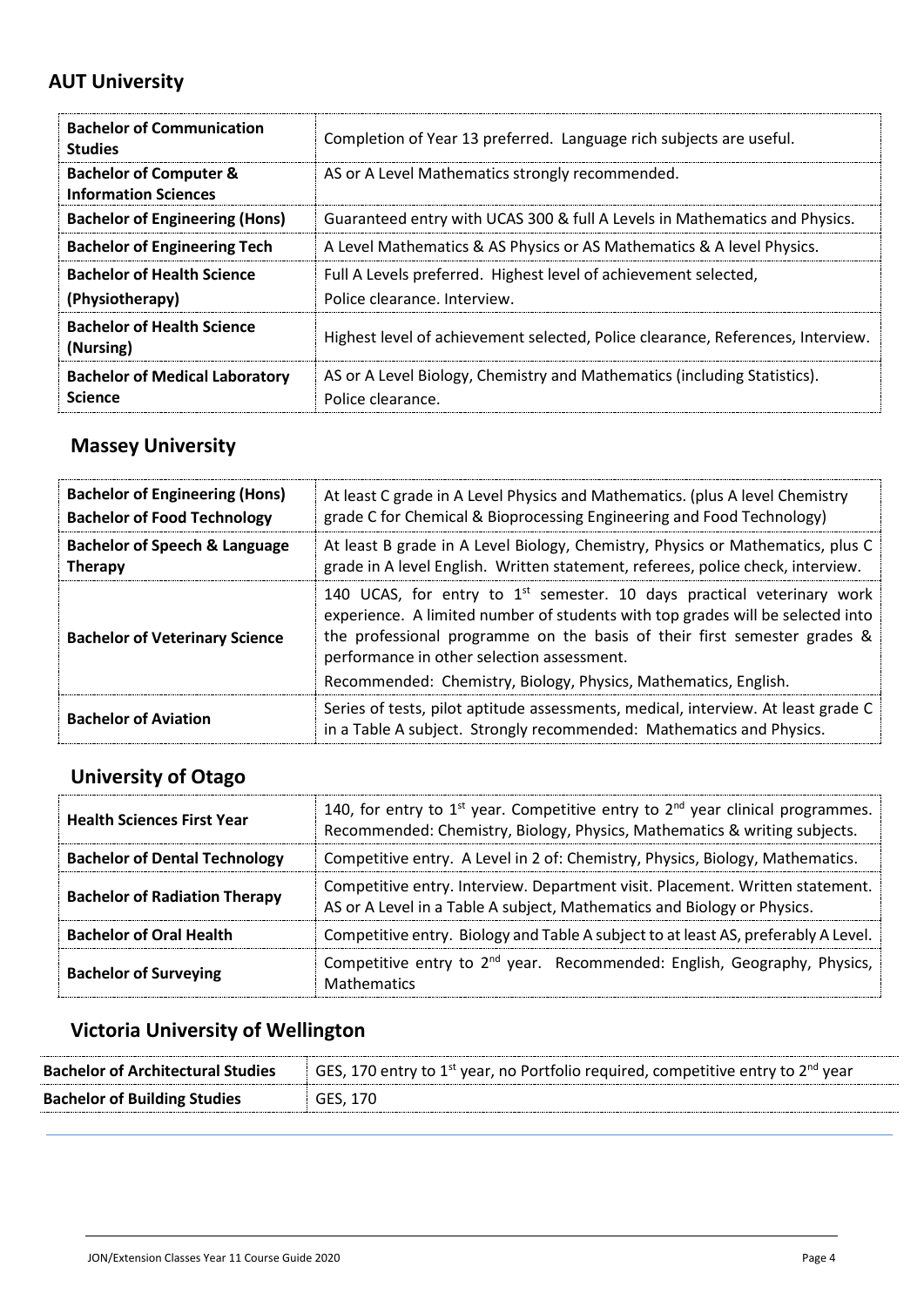# **Recommended Senior School Subjects for Degree Majors:**

! This table is a general guide only, to assist with subject choice. Specific requirements will vary for each university or provider, for specific courses and from year to year. Always check current websites and prospectuses for up to date information.

\* *Table A Subjects include 'language rich' subjects - English, History, Classical Studies, History of Art, Geography They may also include other writing subjects such as Drama, Social Studies, Media Studies*

- Subjects with two ticks are very useful and highly recommended, for some degrees they are essential, required subjects.
- $\checkmark$  Subjects with one tick are useful, recommended subjects.

|                                                                                                                     | <b>Chemistry</b> | <b>Biology</b> | <b>Physics</b> | <b>Statistics</b> | <b>Calculus</b> | *Table A<br><b>Subjects</b> | <b>Other Subjects</b>                                     |
|---------------------------------------------------------------------------------------------------------------------|------------------|----------------|----------------|-------------------|-----------------|-----------------------------|-----------------------------------------------------------|
| Agriculture / Animal Studies / Forestry / Horticulture:                                                             |                  |                |                |                   |                 |                             |                                                           |
| Agribusiness                                                                                                        |                  | $\checkmark$   |                | $\checkmark$      | ✓               |                             | Econ, Acct                                                |
| <b>Agricultural Science</b>                                                                                         | $\checkmark$     | ✓✓             |                | ✓✓                |                 | ✓                           |                                                           |
| <b>Animal Science</b>                                                                                               | $\checkmark$     | ✓✓             | $\checkmark$   | ✓                 |                 | $\checkmark$                |                                                           |
| <b>Equine Studies</b>                                                                                               | $\checkmark$     | $\checkmark$   | ✓              | $\checkmark$      |                 |                             |                                                           |
| <b>Forestry Science</b>                                                                                             | ✓                | $\checkmark$   |                | $\checkmark$      |                 | $\checkmark$                |                                                           |
| Veterinary Science                                                                                                  | $\checkmark$     | ✓✓             | $\checkmark$   | $\checkmark$      |                 | $\checkmark$                |                                                           |
| Veterinary Technology                                                                                               | $\checkmark$     | $\checkmark$   | $\checkmark$   | $\checkmark$      |                 | ✓✓                          |                                                           |
| Viticulture & Oenology                                                                                              | $\checkmark$     | ✓✓             |                | ✓✓                |                 |                             |                                                           |
| Arts / Humanities / Social Sciences:                                                                                |                  |                |                |                   |                 |                             |                                                           |
| <b>Ancient History</b>                                                                                              |                  |                |                |                   |                 | ✓✓                          | It is possible to                                         |
| Anthropology                                                                                                        |                  |                |                | $\checkmark$      |                 | $\sqrt{}$                   | begin BA majors                                           |
| Archaeology                                                                                                         |                  |                |                | ✓                 |                 | $\checkmark$                | without a<br>background in                                |
| Art History                                                                                                         |                  |                |                |                   |                 | $\checkmark$                | those subjects -                                          |
| <b>Asian Studies</b>                                                                                                |                  |                |                | $\checkmark$      |                 | $\checkmark$                | even languages.                                           |
| <b>Classical Studies</b>                                                                                            |                  |                |                |                   |                 | $\checkmark$                | <b>Students</b><br>interested in                          |
| <b>Conflict Resolution</b>                                                                                          |                  |                |                | ✓                 |                 | $\checkmark$                | studying for a BA                                         |
| Criminology                                                                                                         |                  |                |                | $\checkmark$      |                 | $\checkmark$                | who take and                                              |
| <b>Development Studies</b>                                                                                          |                  |                |                | ✓                 |                 | $\sqrt{\checkmark}$         | enjoy subjects                                            |
| Education                                                                                                           |                  |                |                | ✓                 |                 | $\checkmark$                | such as English,<br>History, Classics,                    |
| <b>Employment Relations</b>                                                                                         |                  |                |                | ✓                 |                 | $\checkmark$                | Media Studies,                                            |
| English                                                                                                             |                  |                |                |                   |                 | $\checkmark$                | Geography, Art                                            |
| English & New Media Studies                                                                                         |                  |                |                |                   |                 | $\checkmark$                | History,                                                  |
| <b>European Studies</b>                                                                                             |                  |                |                | ✓                 |                 | $\checkmark$                | Languages and<br>Drama at school                          |
| Film, TV & Media Studies                                                                                            |                  |                |                | ✓                 |                 | $\checkmark$                | will be able to                                           |
| <b>Gender Studies</b>                                                                                               |                  |                |                | ✓                 |                 | $\sqrt{}$                   | consider the full                                         |
| History                                                                                                             |                  |                |                |                   |                 | $\checkmark$                | range of BA<br>majors in Social                           |
| <b>International Relations</b>                                                                                      |                  |                |                | ✓                 |                 | $\sqrt{}$                   | Sciences,                                                 |
| Interpreting                                                                                                        |                  |                |                |                   |                 | $\checkmark$                | Humanities and                                            |
| Languages: Chinese, French,<br>German, Greek, Hebrew, Italian,<br>Japanese, Korean, Latin,<br>Spanish, Te Reo Mãori |                  |                |                |                   |                 | $\checkmark$                | Arts as options for<br>university study.<br>Some courses  |
| Linguistics                                                                                                         |                  |                |                | $\checkmark$      |                 | $\checkmark$                | listed under other                                        |
| Maori Studies                                                                                                       |                  |                |                |                   |                 | $\checkmark$                | degrees may also<br>be studied for a<br>BA.               |
| <b>New Zealand Studies</b>                                                                                          |                  |                |                | $\checkmark$      |                 | $\sqrt{}$                   |                                                           |
| NZ Sign Language & Deaf Studies                                                                                     |                  |                |                |                   |                 | $\sqrt{}$                   | e.g.                                                      |
| Pacific Island Studies                                                                                              |                  |                |                | $\checkmark$      |                 | $\sqrt{}$                   | Economics<br>$\bullet$                                    |
| Philosophy                                                                                                          |                  |                |                |                   | $\checkmark$    | $\sqrt{}$                   | Geography<br>$\bullet$<br><b>Mathematics</b><br>$\bullet$ |
| <b>Political Science</b>                                                                                            |                  |                |                | $\checkmark$      |                 | $\sqrt{}$                   | Psychology<br>$\bullet$                                   |
| PPE - Politics, Philosophy &<br>Economics                                                                           |                  |                |                | $\checkmark$      |                 | $\checkmark$                | Statistics.<br>$\bullet$                                  |
| Sociology                                                                                                           |                  |                |                | ✓                 |                 | $\sqrt{}$                   |                                                           |
| <b>Theatre Studies</b>                                                                                              |                  |                |                | ✓                 |                 | $\checkmark$                |                                                           |
| Theology                                                                                                            |                  |                |                |                   |                 | $\sqrt{}$                   |                                                           |
| Translation                                                                                                         |                  |                |                |                   |                 | $\sqrt{}$                   |                                                           |
| <b>Writing Studies</b>                                                                                              |                  |                |                |                   |                 | $\sqrt{}$                   |                                                           |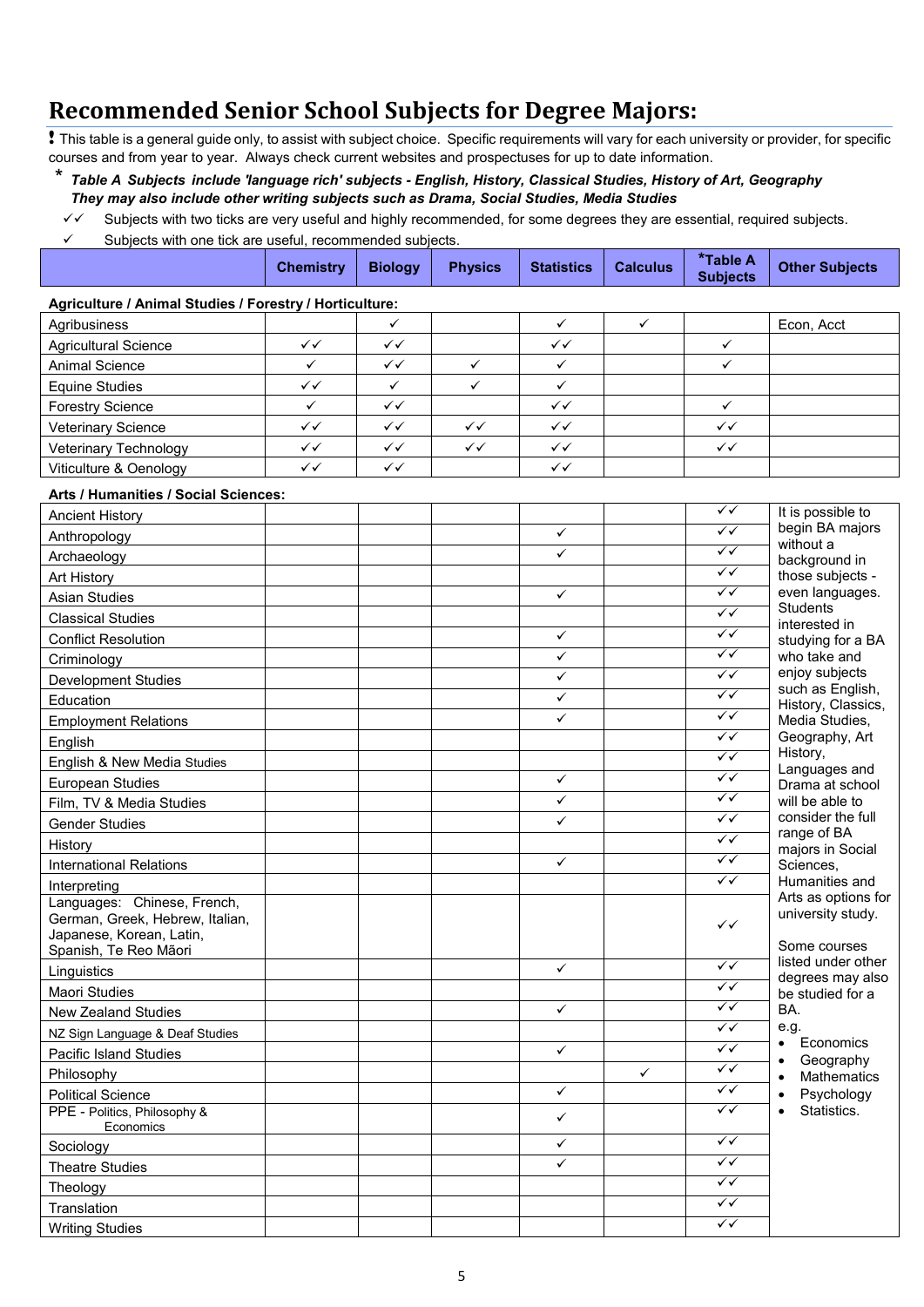|                                                    | <b>Chemistry</b> | <b>Biology</b> | <b>Physics</b> | <b>Statistics</b>                                                     | <b>Calculus</b> | *Table A<br><b>Subjects</b> | <b>Other Subjects</b>                  |  |  |
|----------------------------------------------------|------------------|----------------|----------------|-----------------------------------------------------------------------|-----------------|-----------------------------|----------------------------------------|--|--|
| <b>Aviation:</b>                                   |                  |                |                |                                                                       |                 |                             |                                        |  |  |
| Aviation - pilot                                   |                  |                | $\checkmark$   |                                                                       | $\checkmark$    | $\checkmark$                | Medical,<br>aptitude                   |  |  |
| <b>Aviation Management</b>                         |                  |                |                | $\checkmark$                                                          |                 | $\checkmark$                | test, interview                        |  |  |
|                                                    |                  |                |                |                                                                       |                 |                             |                                        |  |  |
| <b>Commerce / Business:</b>                        |                  |                |                |                                                                       |                 |                             |                                        |  |  |
| Accounting                                         |                  |                |                | $\checkmark$                                                          | $\checkmark$    | $\checkmark$                |                                        |  |  |
| Advertising                                        |                  |                |                | ✓<br>$\checkmark$                                                     |                 | $\checkmark$<br>✓           |                                        |  |  |
| <b>Commercial Law</b><br>Communication             |                  |                |                |                                                                       |                 |                             |                                        |  |  |
| Economics                                          |                  |                |                | $\checkmark$                                                          | $\checkmark$    | $\checkmark$                | Accounting,<br>Economics &             |  |  |
| <b>Employment Relations</b>                        |                  |                |                |                                                                       |                 |                             | <b>Business Studies</b>                |  |  |
| Finance                                            |                  |                |                | ✓✓                                                                    | $\checkmark$    | ✓                           | are useful.<br>(N.B. Can't count       |  |  |
| Human Resource Management                          |                  |                |                | $\checkmark$                                                          |                 | $\checkmark$                | all 3 for UE.)                         |  |  |
| <b>Information Management</b>                      |                  |                |                | $\checkmark$                                                          | $\checkmark$    | $\checkmark$                |                                        |  |  |
| <b>Information Science</b>                         |                  |                |                | $\checkmark$                                                          | ✓               | $\checkmark$                |                                        |  |  |
| Innovation & Entrepreneurship                      |                  |                |                | $\checkmark$                                                          |                 | $\checkmark$                |                                        |  |  |
| <b>International Business</b>                      |                  |                |                | $\sqrt{}$                                                             | $\checkmark$    | $\checkmark$                | Languages                              |  |  |
| Management                                         |                  |                |                | $\checkmark$                                                          |                 | $\checkmark$                |                                        |  |  |
| Marketing                                          |                  |                |                | $\checkmark$                                                          |                 | ✓                           |                                        |  |  |
| <b>Operations Research</b>                         |                  |                |                | $\checkmark$                                                          | $\checkmark$    | $\checkmark$                | Accounting,                            |  |  |
| Property                                           |                  |                |                | ✓                                                                     |                 | ✓                           | Economics &                            |  |  |
| Retail & Sales                                     |                  |                |                | ✓                                                                     |                 | $\checkmark$                | <b>Business Studies</b><br>are useful. |  |  |
| Sustainable Enterprise                             |                  |                |                |                                                                       |                 |                             |                                        |  |  |
| Taxation                                           |                  |                |                | $\checkmark$                                                          | ✓               | ✓                           |                                        |  |  |
|                                                    |                  |                |                |                                                                       |                 |                             |                                        |  |  |
| <b>Communication:</b><br>Advertising               |                  |                |                | $\checkmark$                                                          |                 | $\checkmark$                | Design, Media                          |  |  |
| <b>Broadcast Journalism</b>                        |                  |                |                |                                                                       |                 | $\checkmark$                | Media, Drama                           |  |  |
| <b>Creative Industries</b>                         |                  |                |                |                                                                       |                 | ✓✓                          | <b>Media Studies</b>                   |  |  |
| Journalism (Print)                                 |                  |                |                |                                                                       |                 | $\checkmark$                | Media Studies                          |  |  |
| <b>Public Relations</b>                            |                  |                |                |                                                                       |                 | $\checkmark$                | <b>Media Studies</b>                   |  |  |
| Radio                                              |                  |                |                |                                                                       |                 | ✓✓                          | Drama                                  |  |  |
| TV & Screen Production                             |                  |                |                |                                                                       |                 | ✓✓                          | Drama                                  |  |  |
|                                                    |                  |                |                | √ Entry may require additional Portfolio, Audition, Interview, CV etc |                 |                             |                                        |  |  |
| <b>Creative / Performing Arts:</b><br>Architecture |                  |                | ✓              |                                                                       | ✓               | $\checkmark$                |                                        |  |  |
| Landscape Architecture                             |                  | $\checkmark$   |                | $\checkmark$                                                          | $\checkmark$    | ✓                           |                                        |  |  |
| Colab: Creative Technologies                       |                  |                | ✓              | $\checkmark$                                                          | ✓               | $\checkmark$                | Art Painting,                          |  |  |
| <b>Digital Design</b>                              |                  |                |                | $\checkmark$                                                          | $\checkmark$    | $\checkmark$                | Art Design,                            |  |  |
| Graphic Design                                     |                  |                |                | ✓                                                                     |                 | ✓                           | Art Photography,<br>Design & Visual    |  |  |
| Illustration                                       |                  |                |                |                                                                       |                 |                             | Communication,                         |  |  |
| Industrial / Product Design                        |                  |                | $\checkmark$   | $\checkmark$                                                          | $\checkmark$    | $\checkmark$                | Graphics,                              |  |  |
| Photography                                        |                  |                |                |                                                                       |                 | ✓                           | Art History                            |  |  |
| Fine Arts, Visual Arts                             |                  |                |                |                                                                       |                 | ✓✓                          |                                        |  |  |
| <b>Visual Communication</b>                        |                  |                |                |                                                                       |                 | ✓                           |                                        |  |  |
| Fashion Design                                     |                  |                |                |                                                                       |                 | ✓                           |                                        |  |  |
| Interior / Spatial Design                          |                  |                |                | $\checkmark$                                                          |                 | ✓                           | Art: Design,<br>Photography,           |  |  |
| <b>Textile Design</b>                              | $\checkmark$     |                |                |                                                                       |                 | $\checkmark$                | Graphics, Textiles                     |  |  |
| <b>Urban Planning</b>                              |                  |                |                | $\checkmark$                                                          |                 | $\checkmark$                | Econ, Geo, Art                         |  |  |
| <b>Creative Media Production</b>                   |                  |                |                |                                                                       |                 | ✓✓                          | Media Studies                          |  |  |
| Dance / Dance Studies                              |                  |                |                |                                                                       |                 | ✓                           | Dance, Drama                           |  |  |
| Music - Composition,<br>Contemporary, Performance, |                  |                |                |                                                                       |                 | ✓                           | Music,<br>Languages                    |  |  |
| Popular, Technology<br>Performing Arts             |                  |                |                |                                                                       |                 | $\checkmark$                | Drama,<br>Dance,<br>History            |  |  |
| Screen / Theatre Arts                              |                  |                | $\checkmark$   |                                                                       |                 | $\checkmark$                | Art, Textiles                          |  |  |
| <b>Screen Production</b>                           |                  |                |                |                                                                       |                 | $\checkmark$                | Drama, Art                             |  |  |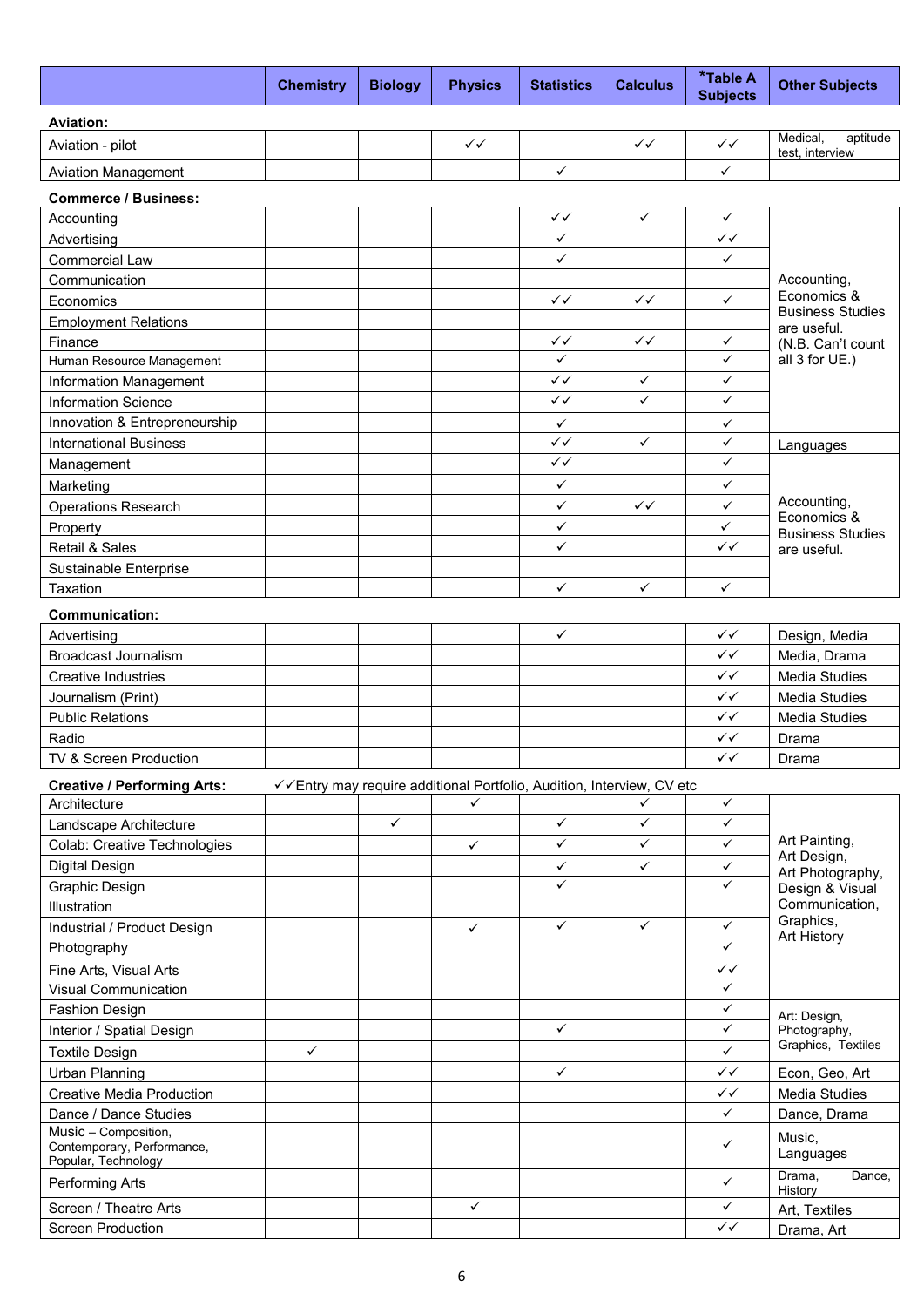|                                             | <b>Chemistry</b>   | <b>Biology</b> | <b>Physics</b> |                                     | <b>Statistics</b>         | <b>Calculus</b> |                           |              | *Table A<br><b>Subjects</b>         | <b>Other</b><br><b>Subjects</b> |
|---------------------------------------------|--------------------|----------------|----------------|-------------------------------------|---------------------------|-----------------|---------------------------|--------------|-------------------------------------|---------------------------------|
| <b>Education / Social Work:</b>             |                    |                |                |                                     |                           |                 |                           |              |                                     |                                 |
| Social Work / Human Services                |                    |                |                | $\checkmark$                        |                           |                 |                           | $\checkmark$ | Economics                           |                                 |
| Teaching (Primary)                          |                    |                |                | At least L2 English, Maths, Science |                           |                 |                           | $\checkmark$ |                                     |                                 |
| Teaching (Secondary)                        |                    |                |                |                                     |                           |                 |                           |              | Focus on possible teaching subjects |                                 |
| Engineering / Applied Science / Technology: |                    |                |                |                                     |                           |                 |                           |              |                                     |                                 |
| <b>Actuarial Science</b>                    |                    |                |                | ✓✓                                  |                           | ✓✓              |                           | $\checkmark$ | Economics                           |                                 |
| Aquaculture & Fisheries                     | ✓✓                 | $\checkmark$   | $\checkmark$   | $\checkmark$                        | or $\checkmark$           |                 |                           | $\checkmark$ | Geography                           |                                 |
| Biotechnology                               | $\checkmark$       | $\checkmark$   | $\checkmark$   | $\checkmark$                        |                           | $\checkmark$    |                           |              |                                     |                                 |
| <b>Clothing &amp; Textile Sciences</b>      | $\checkmark$       | $\checkmark$   | ✓              | ✓                                   | or $\checkmark$           |                 |                           | $\checkmark$ |                                     |                                 |
| <b>Computational Modelling</b>              |                    |                | ✓              | $\checkmark$                        |                           | $\checkmark$    |                           |              |                                     |                                 |
| <b>Computer Systems</b>                     |                    |                | $\checkmark$   |                                     |                           | $\checkmark$    |                           | $\checkmark$ |                                     |                                 |
| <b>Construction Management</b>              |                    |                | ✓              | ✓                                   |                           | $\checkmark$    |                           |              | Economics                           |                                 |
| <b>Consumer Food Science</b>                |                    | $\checkmark$   |                | ✓                                   |                           |                 |                           | $\checkmark$ | <b>Business</b>                     |                                 |
| Electronics                                 | $\checkmark$       | $\checkmark$   | $\checkmark$   | ✓                                   |                           | $\checkmark$    |                           |              |                                     |                                 |
| <b>Energy Management</b>                    | $\checkmark$       | $\checkmark$   | $\checkmark$   | $\checkmark$                        |                           | $\checkmark$    |                           |              | Geography                           |                                 |
| Engineering - Electrical                    | ✓                  |                | $\checkmark$   | ✓                                   |                           | $\checkmark$    |                           |              |                                     |                                 |
| Engineering - Biomedical                    | $\checkmark$       | $\checkmark$   | $\checkmark$   | ✓                                   |                           | $\checkmark$    |                           |              | L2 Chemistry                        |                                 |
| Engineering - Chemical                      | ✓✓                 |                | ✓✓             |                                     |                           | $\checkmark$    |                           |              |                                     |                                 |
| Engineering - Civil                         | $\checkmark$       |                | ✓✓             | $\checkmark$                        |                           | $\checkmark$    |                           | $\checkmark$ | Geography                           |                                 |
| Engineering - Environmental                 | ✓                  | $\checkmark$   | $\checkmark$   | $\checkmark$                        |                           | ✓✓              |                           | ✓            | Geography                           |                                 |
| Engineering - Mechanical                    | ✓                  |                | $\checkmark$   | $\checkmark$                        |                           | $\checkmark$    |                           | ✓            | Graphics                            |                                 |
| Engineering - Mechatronics                  | ✓                  |                | ✓✓             | $\checkmark$                        |                           | $\checkmark$    |                           |              | Graphics                            |                                 |
| Engineering - Software                      |                    |                | $\checkmark$   | $\checkmark$                        |                           | $\checkmark$    |                           |              |                                     |                                 |
| <b>Engineering Science</b>                  | $\checkmark$       |                | $\checkmark$   | $\checkmark$                        |                           | ✓✓              |                           |              |                                     |                                 |
| <b>Environmental Management</b>             | ✓                  | $\checkmark$   | $\checkmark$   | $\checkmark$                        | or $\checkmark\checkmark$ |                 |                           | $\checkmark$ |                                     | Geography, Econ                 |
| Food Technology                             | ✓✓                 |                | $\checkmark$   |                                     |                           | ✓✓              |                           |              |                                     |                                 |
| <b>Forensic Analytical Science</b>          | $\checkmark$       | $\checkmark$   | ✓              | $\checkmark$                        | or $\checkmark$           |                 |                           |              |                                     |                                 |
| Geographic Info Systems (GIS)               |                    | ✓              |                | ✓✓                                  |                           | $\checkmark$    |                           | ✓            |                                     | Econ, Geography                 |
| <b>Health Protection</b>                    | $\checkmark$       | $\checkmark$   |                | ✓✓                                  |                           |                 |                           | $\checkmark$ |                                     |                                 |
| <b>Quantity Surveying</b>                   |                    |                | $\checkmark$   | $\checkmark$                        |                           | $\checkmark$    |                           |              |                                     |                                 |
| Resource & Environmental Planning           |                    |                |                | ✓✓                                  |                           |                 |                           | $\checkmark$ | Geography                           |                                 |
| Telecommunications                          | ✓                  |                | ✓              | ✓                                   |                           | $\checkmark$    |                           | $\checkmark$ |                                     |                                 |
| Health:                                     |                    |                |                |                                     |                           |                 |                           |              |                                     |                                 |
| <b>Applied Mental Health</b>                | $\checkmark$       | $\checkmark$   |                | $\checkmark$                        |                           |                 |                           | $\checkmark$ |                                     | C/V, Interview                  |
| <b>Biomedical Sciences</b>                  | $\checkmark$       | $\checkmark$   | $\checkmark$   | $\checkmark$                        |                           |                 |                           | $\checkmark$ |                                     |                                 |
| Dental Technology                           | ✓✓                 | $\checkmark$   | $\checkmark$   | $\checkmark$                        |                           |                 |                           | $\checkmark$ | Art                                 |                                 |
| Dentistry                                   | $\checkmark$       | $\checkmark$   | $\checkmark$   | $\checkmark$                        |                           |                 |                           | $\checkmark$ |                                     | Entry after 1st year            |
| <b>Health Promotion</b>                     | $\checkmark$       | $\checkmark$   |                | $\checkmark$                        |                           |                 |                           | $\checkmark$ |                                     |                                 |
| Health Science First Year                   | $\checkmark$       | $\checkmark$   | $\checkmark$   | $\checkmark$                        |                           |                 |                           | $\checkmark$ |                                     |                                 |
| Health Science                              | ✓✓                 | $\checkmark$   |                | ✓✓                                  |                           |                 |                           | $\checkmark$ |                                     |                                 |
| Medical Imaging                             |                    | $\checkmark$   | $\checkmark$   | $\checkmark$                        |                           | $\checkmark$    | or $\checkmark\checkmark$ |              |                                     |                                 |
| Medical Laboratory Science                  | $\checkmark$       | $\checkmark$   |                | ✓✓                                  |                           |                 |                           | $\checkmark$ |                                     |                                 |
| <b>Medical Radiation Therapy</b>            |                    | $\checkmark$   | $\checkmark$   | $\checkmark$                        |                           | $\checkmark$    | or $\checkmark\checkmark$ |              |                                     |                                 |
| Medicine                                    | $\checkmark$       | $\checkmark$   | $\checkmark$   | $\checkmark$                        |                           |                 |                           | $\checkmark$ |                                     | Entry after 1st year            |
| Midwifery                                   | $\checkmark$       | $\checkmark$   |                | $\checkmark$                        |                           |                 |                           | $\checkmark$ |                                     |                                 |
| Nursing                                     | $\checkmark$       | $\checkmark$   |                | $\checkmark$                        |                           |                 |                           | $\checkmark$ |                                     |                                 |
| <b>Occupational Therapy</b>                 | ✓                  | $\checkmark$   | $\checkmark$   |                                     |                           |                 |                           | ✓✓           |                                     |                                 |
|                                             | ✓✓                 | $\checkmark$   | $\checkmark$   | $\checkmark$                        |                           |                 |                           | $\checkmark$ |                                     |                                 |
| Optometry                                   | $\checkmark$       | $\checkmark$   | ✓              |                                     |                           |                 |                           | $\checkmark$ |                                     | Entry after 1st year            |
| Oral Health                                 | $\checkmark$       | $\checkmark$   | $\checkmark$   |                                     |                           |                 |                           | $\checkmark$ |                                     |                                 |
| Paramedic                                   |                    |                |                |                                     |                           |                 |                           |              |                                     |                                 |
| Pharmacy                                    | $\checkmark$       | $\checkmark$   | $\checkmark$   | $\checkmark$                        |                           |                 |                           | $\checkmark$ |                                     |                                 |
| Physiotherapy                               | ✓✓<br>$\checkmark$ | $\checkmark$   | $\checkmark$   | ✓✓                                  |                           |                 |                           | $\checkmark$ | PE                                  |                                 |
| Podiatry                                    |                    | $\checkmark$   | $\checkmark$   |                                     |                           |                 |                           | $\checkmark$ | PE                                  |                                 |
| Speech & Language Therapy                   |                    | $\checkmark$   |                | $\checkmark$                        |                           |                 |                           | ✓✓           |                                     | English L3 or A Level           |